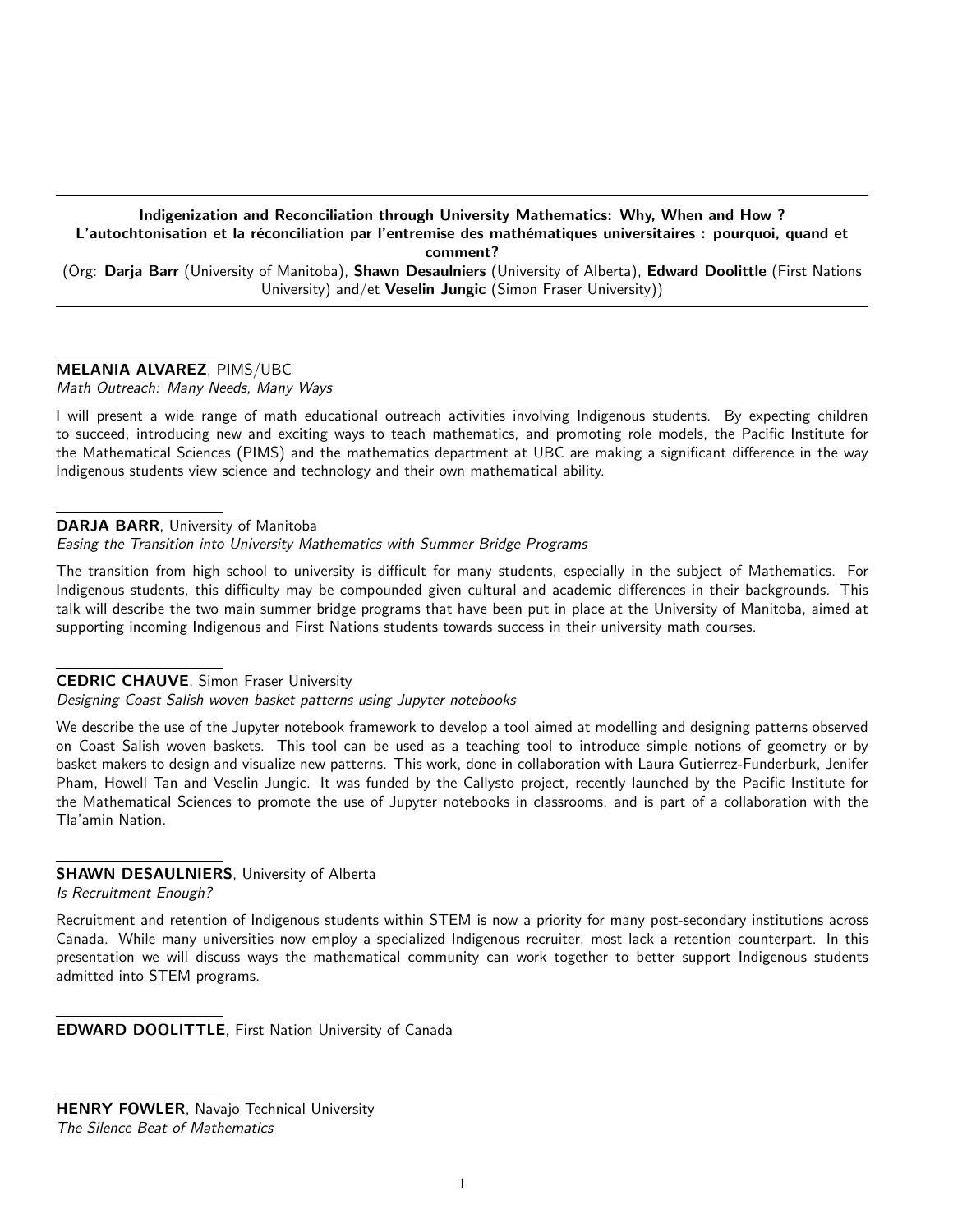As educators, when we teach math, we witness silence in classrooms. Students lack the interest to explore the beauty of mathematics. In this session, an innovative Navajo math program will be discussed. The new Navajo math program changes how math is delivered to the Navajo students. This new pedagogical approach integrates Navajo culture and songs to teach math concepts. Also, Navajo cultural math posters were devised for classrooms to sustain the students' mathematical understanding and inspire students to learn mathematics.

## VESELIN JUNGIC, Simon Fraser University

#### Teaching each other: Working with Indigenous learners

In this presentation I will share some of my experiences working with Indigenous learners of all ages. This work has ranged from playing with mathematical toys with kindergarten students, to building mathematical objects with elementary school students, to solving puzzles with high schools, to collaborating on mathematics related projects with distinguished elders. I will describe how this work has influenced me as a teacher and mathematician.

## MARK MACLEAN, University of British Columbia

#### Expanding the Mathematics Curriculum Conversation for an Indigenous Teacher Education Program

BC's Ministry of Education requires teacher candidates to have completed a university-level course in mathematics to qualify as an elementary school teacher. We are at the beginning of a process that engages faculty, students, and community members involved with UBC's Indigenous Teacher Education Program (NITEP) to design a new MATH course to meet this requirement. I will talk about this conversation and consultation.

# EMILY MCKINNON, University Of Manitoba

Access to Success in Math: Lessons learned and new directions for the University of Manitoba's Access Program

The goal of the University of Manitoba Access Program is to support students who face barriers (academic, personal, financial) to success in a post-secondary environment. Most of our students (90%) are self-declared Indigenous (First Nations, Métis, Inuit) and many (60%) are from communities outside the city of Winnipeg. Transition to university is a major challenge for all students, including those in the Access Program. In this talk, I will describe some of the typical attributes of Access Program students – their academic background, preparation level, and academic goals. I will then focus on academic challenges of Access Program students in first-year math and sciences courses. I will discuss outcomes of Access Program students relative to the general student population in some of the more popular science courses, and summarize the impressions of academic advisors, personal counsellors, and instructors who have worked with students directly. There is a strong need for more supports for Access Program students in math, including increased pre-university preparation, and transition support specific to math success. I will end by discussing some new initiatives in the Access Program designed to increase student success in math.

#### CYNTHIA NICOL, University of British Columbia

What Role does Mathematics Play for Community Resilience and Innovation?

In this session I offer ideas for critical dialogue on strategies for reconciliation through place/land for teaching and learning mathematics. What do communities say they want and need to support improved educational experiences for their learners? This session will explore this question and teaching approaches that support and build upon community strengths for mathematics education.

#### LILLIAN PRINCE AND DENNIS CONTOIS, Native Education College

Colonialism, First Peoples and Adult Basic Education in Canada

Focused research in adult basic education for First Peoples and other marginalized groups in Canada is a recent sociological undertaking and remains largely neglected as a serious area of inquiry in the social sciences. This research examines the